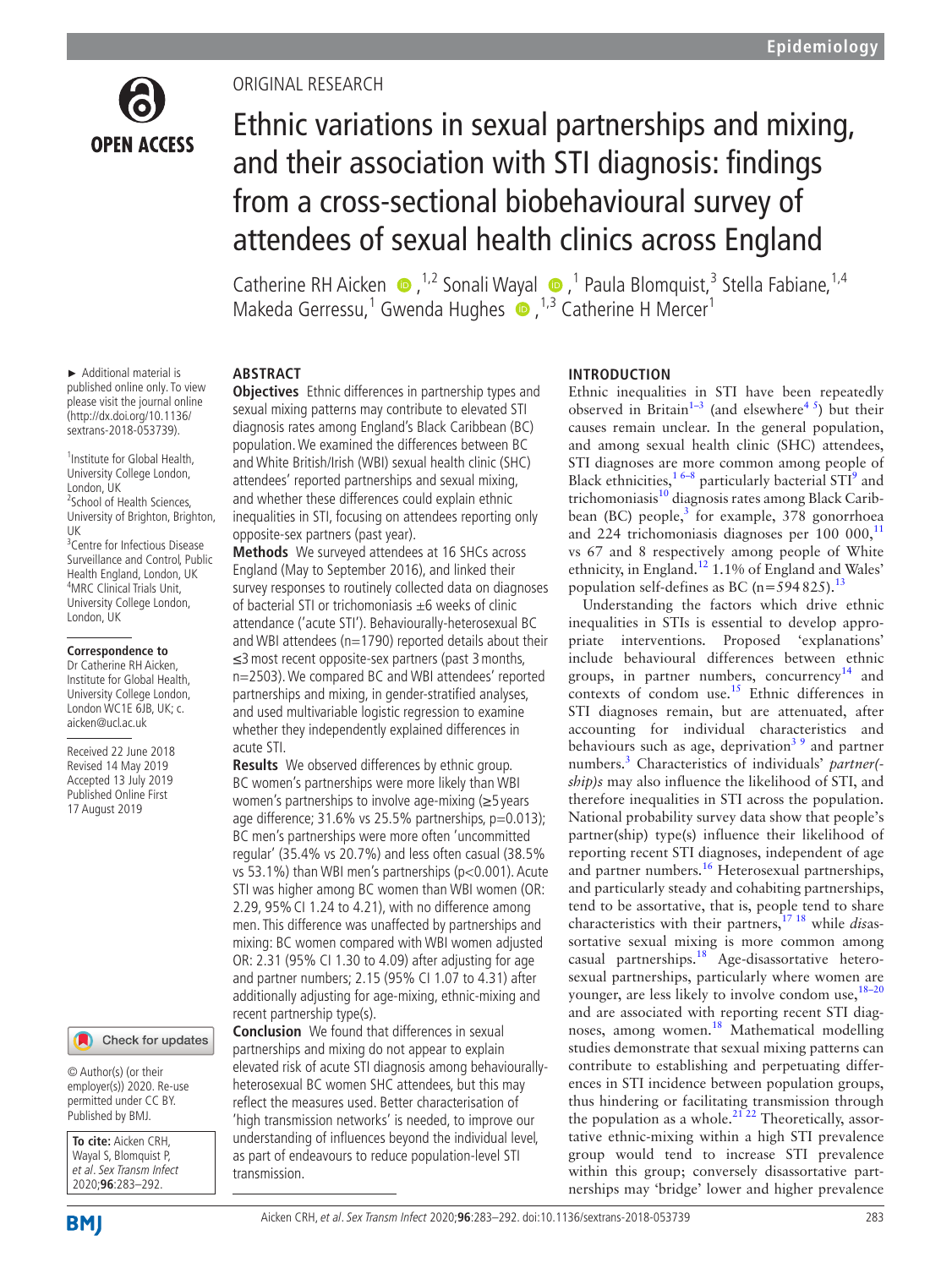populations. We therefore considered that sexual 'mixing' (by age and ethnic group), and partnership type, may help explain the inequitable distribution of STI.

Our study complements findings from probability surveys of Britain's general population, among which partner change rates are relatively low, $23$  and BC men (but not women) report slightly larger partner numbers than their White British counterparts (after accounting for age distribution differences).<sup>[3](#page-8-4)</sup> By focusing on SHC attendees, we sample people at elevated STI risk, who are under-represented in probability samples of the general population, $^{24}$  $^{24}$  $^{24}$  contribute disproportionately to STI transmission, are more likely to experience STI diagnosis, and report higher partner numbers and concurrency than non-attendees.<sup>25</sup>  $26$ Furthermore, their engagement with services makes them potential candidates for intervention.

This study aims to describe sexual partnership type(s), agemixing and ethnic-mixing among behaviourally-heterosexual SHC attendees, focusing on those of BC ethnicity, and then examines whether any differences explain BC men's and women's greater risk of bacterial STIs and trichomoniasis, relative to people of White British/Irish (WBI) ethnicity (the UK's ethnic majority). Additionally, we make comparisons by gender within these ethnic groups, reflecting well-established gender differences in reported sexual behaviour<sup>23</sup> and the 'sexual scripts' shaping these behaviours.<sup>27</sup>

## **Methods**

We developed a web-based patient survey ([online supplemen](https://dx.doi.org/10.1136/sextrans-2018-053739)[tary appendix survey\)](https://dx.doi.org/10.1136/sextrans-2018-053739), as part of a Bio-Behavioural Enhanced Surveillance Tool (BBEST).<sup>[28](#page-8-18)</sup> Between May and September 2016, the survey was offered to people (of all ethnicities) attending 16 SHCs across England which were purposively selected (based on GUMCAD, England's STI surveillance programme, 2014) for their high proportions of BC attendees (7%–32% of clinic attendances). Eligible people were aged ≥15 years, and reported having had sex in the previous 12 months. Participants completed the survey in clinic or elsewhere on their own devices. We linked participants' data, with consent, to an extract of their routinely collected clinical data (prepared for GUMCAD). Of 3986 survey completers, 91% consented to linkage (3611); of these, linkage was achieved for 91% (3284).

In the current study, we restricted our sample to participants identifying as male or female, and reporting only opposite-sex partners within the past 12 months (hereon, 'behaviourallyheterosexual'). We focused on SHC attendees self-identifying as BC, and WBI attendees (the ethnic majority) as a comparator (total: 1790). To maximise statistical power, we used this full sample where possible [\(tables](#page-2-0) 1–3), using linked data only for subanalyses where STI diagnosis was an outcome [\(table](#page-6-0) 4). (Findings for other ethnicities are found in [online supplementary](https://dx.doi.org/10.1136/sextrans-2018-053739)  [tables 1–4.](https://dx.doi.org/10.1136/sextrans-2018-053739))

## **Participant-level data**

The survey included questions on participants' sociodemographics and recent sexual behaviour, including numbers and genders of partners, concurrency (overlapping sexual partnerships) and participants' current partnership(s) status (casual partner(s) only, committed partner(s) only, casual *and* committed, or none). Bacterial STI(s) and/or trichomoniasis diagnoses from 6weeks before to 6weeks after clinic attendance (hereon, 'acute STI') were obtained from clinical data.

## **Partnership-level data**

The survey asked about attendees' (up to) three most recent partner(s), within the 3 months before their SHC attendance. Details included each partner's: age, ethnic group, how they met, how long ago first and most recent sex occurred, and *at most recent sex with the partner*: condom use, whether the participant expected to have sex with the partner again (a proxy for ongoing/ended partnerships) and partnership type. We created three categories from partnership type response options [\(online supplementary](https://dx.doi.org/10.1136/sextrans-2018-053739) [web-appendix survey\)](https://dx.doi.org/10.1136/sextrans-2018-053739): 'committed', 'uncommitted regular' and 'casual'. We defined 'age-mixing' as sex between people with  $≥5$  years' age difference,<sup>29</sup> and 'ethnic-mixing' as sex between people of different ethnic groups.

In our study's sample, 94.6% of women and 86.6% of men reported  $\leq$ 3 sexual partners within the past 3 months, meaning that these *partnership*-level data are complete (in theory) for the large majority of participants. This corresponds to an estimated 79.5% of female participants' *partners* and 64.0% of male participants' *partners*, as data were not collected on fourth and higher order partners.

## **Analyses**

We used Stata V.14 (StataCorp), and accounted for clustering of participants by clinic. We did not additionally account for clustering of partnership-level data by participant, as it is generally preferable to account only for the highest level of clustering.<sup>31</sup>

## Univariate analyses of participant/partnership-level data

We used  $\chi^2$  tests to compare BC and WBI attendees in univariate gender-stratified analyses, and to compare men and women in univariate analyses stratified by ethnic group. We then created a *partnership*-level data set, using details participants provided about their recent partner(ship)s. We used  $\chi^2$  tests to compare partnerships reported by BC and WBI attendees in analyses stratified by participants' gender, and to compare men's and women's partnerships in analyses stratified by participants' ethnic group.

### Multivariable analysis

In the participant-level data set, we used multivariable logistic regression models to examine whether accounting for ethnic and gender differences in sexual mixing and partnership type explained ethnic variations in STI diagnoses. First, we adjusted for participant's age and partner numbers (past 3 months), as potential confounders. $25$  Then, we adjusted additionally for partnership and mixing using binary variables derived from partnership-level data (on the most recent  $\leq$ 3 partners, within the past 3 months): any committed partners, any uncommitted regular partners, any casual partners, any age-mixing and any ethnic-mixing.

### **Results**

## **Variations in sociodemographic characteristics and sexual behaviours**

Men of BC and WBI ethnicities had a median age of 27 years ([table](#page-2-0) 1). BC men attendees were less likely than WBI men attendees to be educated beyond General Certificate of Secondary Education (GCSE) equivalent, or to be employed. We observed ethnic differences in men's current partnership(s) status, for example, 7.4% of BC men reported both committed and casual partnerships, while 2.6% of WBI men reported this. Smaller proportions of BC men than WBI men reported: only committed partnership(s) (33.5% and 38.6%, respectively) and no current partnerships (17.6% and 20.1%, respectively).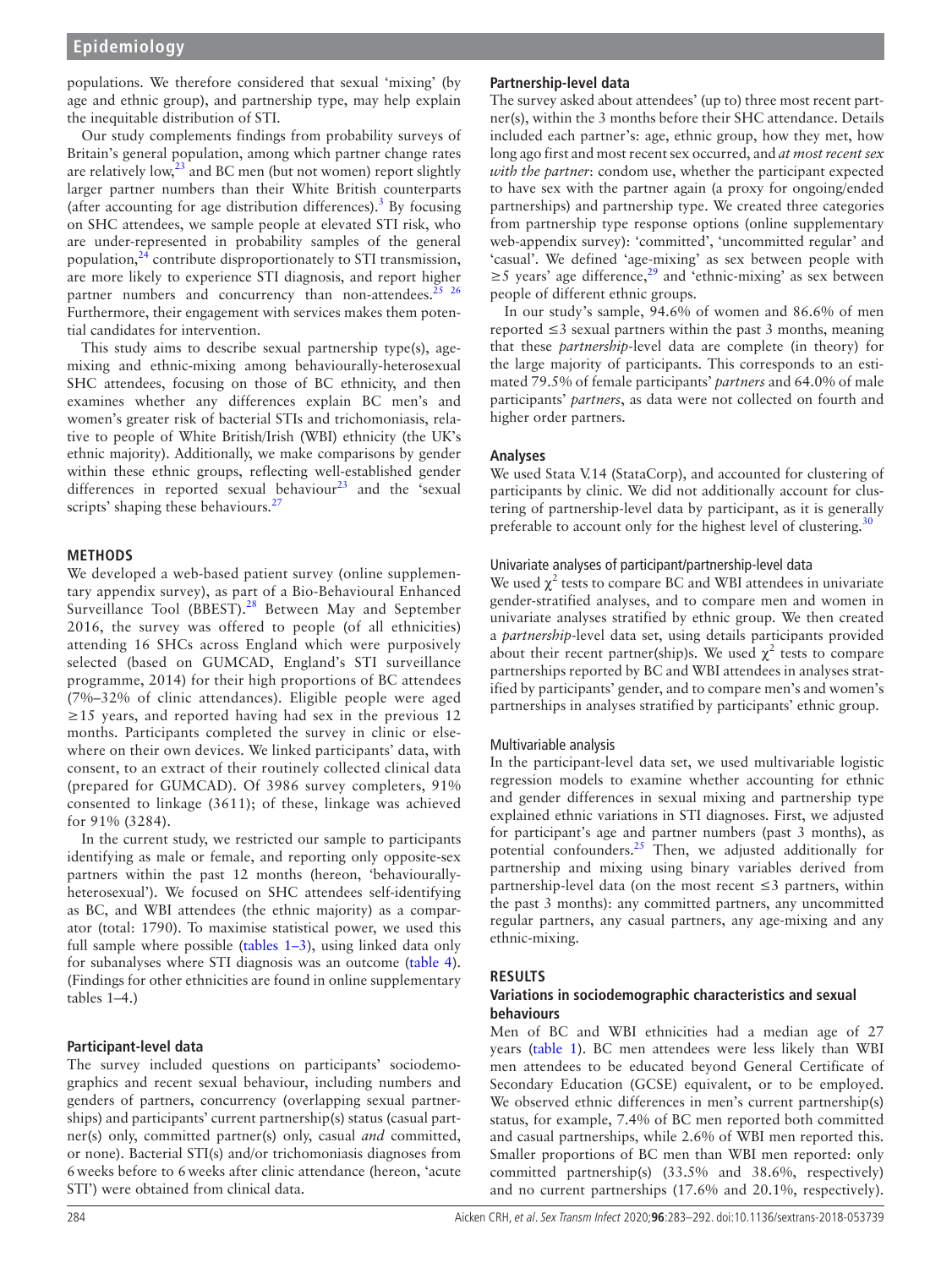| ianic i<br>variations in the prevalence of reported number and types of sexual partners, by ethinc group and genuer |                           |                         |                         |                    |                         |                                     |                          |                               |
|---------------------------------------------------------------------------------------------------------------------|---------------------------|-------------------------|-------------------------|--------------------|-------------------------|-------------------------------------|--------------------------|-------------------------------|
|                                                                                                                     | Men                       |                         | P for ethnic            | Women              |                         | P for ethnic                        | P for gender differences |                               |
|                                                                                                                     | <b>Black</b><br>Caribbean | White British/<br>Irish | difference<br>among men | Black<br>Caribbean | White British/<br>Irish | difference<br>among women attendees | Among BC                 | <b>Among WBI</b><br>attendees |
| Denominator (participants)*                                                                                         | 182                       | 426                     |                         | 390                | 792                     |                                     |                          |                               |
| Sociodemographics                                                                                                   |                           |                         |                         |                    |                         |                                     |                          |                               |
| Age (median, IQR)                                                                                                   | $27(22-33)$               | $27(24-31)$             |                         | $26(22-31)$        | $25(21-30)$             |                                     |                          |                               |
| $15 - 19$                                                                                                           | 11.0%                     | 4.9%                    | 0.098                   | 12.8%              | 10.1%                   | 0.327                               | 0.318                    | 0.009                         |
| $20 - 24$                                                                                                           | 25.8%                     | 23.9%                   |                         | 32.8%              | 36.9%                   |                                     |                          |                               |
| $25 - 34$                                                                                                           | 42.3%                     | 54.2%                   |                         | 37.4%              | 40.5%                   |                                     |                          |                               |
| $35 - 44$                                                                                                           | 11.0%                     | 12.0%                   |                         | 10.3%              | 8.3%                    |                                     |                          |                               |
| $45+$                                                                                                               | 9.9%                      | 4.9%                    |                         | 6.7%               | 4.2%                    |                                     |                          |                               |
| Education above GCSEs, or equivalent†                                                                               | 65.9%                     | 82.2%                   | 0.010                   | 78.8%              | 84.8%                   | 0.015                               | 0.001                    | 0.081                         |
| In employment                                                                                                       | 71.7%                     | 84.0%                   | 0.004                   | 71.1%              | 71.3%                   | 0.946                               | 0.850                    | 0.001                         |
| Current partnership(s) status                                                                                       |                           |                         | 0.044                   |                    |                         | 0.167                               | < 0.001                  | 0.009                         |
| Committed sexual partnership(s) only                                                                                | 33.5%                     | 38.6%                   |                         | 52.3%              | 50.1%                   |                                     |                          |                               |
| Casual sexual partnership(s) only                                                                                   | 41.5%                     | 38.6%                   |                         | 31.1%              | 28.9%                   |                                     |                          |                               |
| Both committed and casual sexual partnerships                                                                       | 7.4%                      | 2.6%                    |                         | 1.8%               | 1.8%                    |                                     |                          |                               |
| No current sexual partnership                                                                                       | 17.6%                     | 20.1%                   |                         | 14.8%              | 19.2%                   |                                     |                          |                               |
| Sexual partners, past year                                                                                          |                           |                         |                         |                    |                         |                                     |                          |                               |
| Partners, n                                                                                                         |                           |                         | 0.160                   |                    |                         | 0.002                               | < 0.001                  | < 0.001                       |
| $\mathbf{1}$                                                                                                        | 16.1%                     | 25.4%                   |                         | 51.0%              | 42.3%                   |                                     |                          |                               |
| $\overline{2}$                                                                                                      | 23.0%                     | 15.9%                   |                         | 24.2%              | 19.3%                   |                                     |                          |                               |
| $3 - 4$                                                                                                             | 23.6%                     | 26.1%                   |                         | 17.6%              | 23.0%                   |                                     |                          |                               |
| $5 - 9$                                                                                                             | 24.7%                     | 21.2%                   |                         | 6.1%               | 12.6%                   |                                     |                          |                               |
| $10+$                                                                                                               | 12.6%                     | 11.5%                   |                         | 1.1%               | 2.8%                    |                                     |                          |                               |
| New partners, n                                                                                                     |                           |                         | 0.053                   |                    |                         | < 0.001                             | < 0.001                  | < 0.001                       |
| 0                                                                                                                   | 8.9%                      | 3.2%                    |                         | 14.6%              | 4.8%                    |                                     |                          |                               |
| $\mathbf{1}$                                                                                                        | 34.9%                     | 36.7%                   |                         | 64.9%              | 53.7%                   |                                     |                          |                               |
| $2+$                                                                                                                | 56.2%                     | 60.1%                   |                         | 20.5%              | 41.5%                   |                                     |                          |                               |
| Overlapping (concurrent) partnerships,# among those<br>reporting two or more partners in the past year              |                           |                         | 0.023                   |                    |                         | 0.176                               | < 0.001                  | < 0.001                       |
| Denominator (participants)§                                                                                         | 145                       | 310                     |                         | 192                | 453                     |                                     |                          |                               |
| No                                                                                                                  | 33.1%                     | 43.5%                   |                         | 55.2%              | 58.7%                   |                                     |                          |                               |
| Yes                                                                                                                 | 57.2%                     | 50.6%                   |                         | 41.7%              | 39.7%                   |                                     |                          |                               |
| Don't remember                                                                                                      | 9.7%                      | 5.8%                    |                         | 3.1%               | 1.5%                    |                                     |                          |                               |
| Sexual partners, past 3 months, n                                                                                   |                           |                         | 0.029                   |                    |                         | 0.039                               | < 0.001                  | < 0.001                       |
| $\pmb{0}$                                                                                                           | 7.3%                      | 8.8%                    |                         | 11.3%              | 6.9%                    |                                     |                          |                               |
| 1                                                                                                                   | 32.6%                     | 43.4%                   |                         | 66.5%              | 63.6%                   |                                     |                          |                               |
| $\overline{2}$                                                                                                      | 28.1%                     | 23.6%                   |                         | 15.0%              | 17.8%                   |                                     |                          |                               |
| 3                                                                                                                   | 15.2%                     | 12.9%                   |                         | 4.0%               | 5.5%                    |                                     |                          |                               |
| $4+$                                                                                                                | 16.9%                     | 11.2%                   |                         | 3.2%               | 6.3%                    |                                     |                          |                               |

<span id="page-2-0"></span>**Table 1** Variations in the prevalence of reported number and types of sexual partners, by ethnic group and gender

\*Denominators: participants (SHC attendees) identifying as male, and who reported only female partners in the past year, and participants identifying as female who reported only male partners in the past year. For categorical outcome variables, Pearson  $\chi^2$  tests were used to calculate p values.

†GCSE: General Certificate of Secondary Education, exams typically taken by age 16 in England.

‡From a direct question about overlapping partnerships.

§Among participants reporting two or more sexual partners within the past year.

BC, Black Caribbean; SHC, sexual health clinic; WBI, White British/Irish

Despite reporting similar numbers of partners within the previous year, BC men were more likely than WBI men to report higher partner numbers within the previous 3 months. Among attendees reporting more than one partner (past year), BC men were more likely than WBI men to report concurrency (57.2% and 50.6%, respectively).

BC and WBI women were similar in age (medians: 26 and 25 years, respectively). Fewer BC women than WBI women were educated beyond GCSE equivalent, but they were equally likely to be employed. No ethnic differences were observed in women's current partnership status: over half reported only committed partnership(s); under a third reported only casual partnership(s); and less than 2% both committed and casual partnerships. BC women reported fewer sexual partners than WBI women, for example, 51.0% of BC women reported just one partner in the past year compared with 42.3% of WBI women; 7.2% of BC

women reported ≥5 partners in this time frame, compared with 15.4% of WBI women. BC women also reported fewer *new* partners, and were three times as likely to report no new partners (14.6%; WBI women: 4.8%). Among women reporting 2+ partners (past year), around 40% reported concurrency, with no ethnic difference.

We now consider gender differences, focusing on BC attendees (the population of interest). BC men and women were similar in age, and while BC women were more likely to be educated beyond GCSEs, they were equally likely to be employed. BC women were more likely than BC men to report only current committed partnership(s) (52.3% vs 33.5%), and less likely to report only current casual partnership(s) (31.1% vs 41.5%). In the past year, BC women reported fewer partners, and fewer new partners, than BC men (eg, 51.0% of BC women, but 16.1% of BC men, reported only one partner). Among those reporting 2+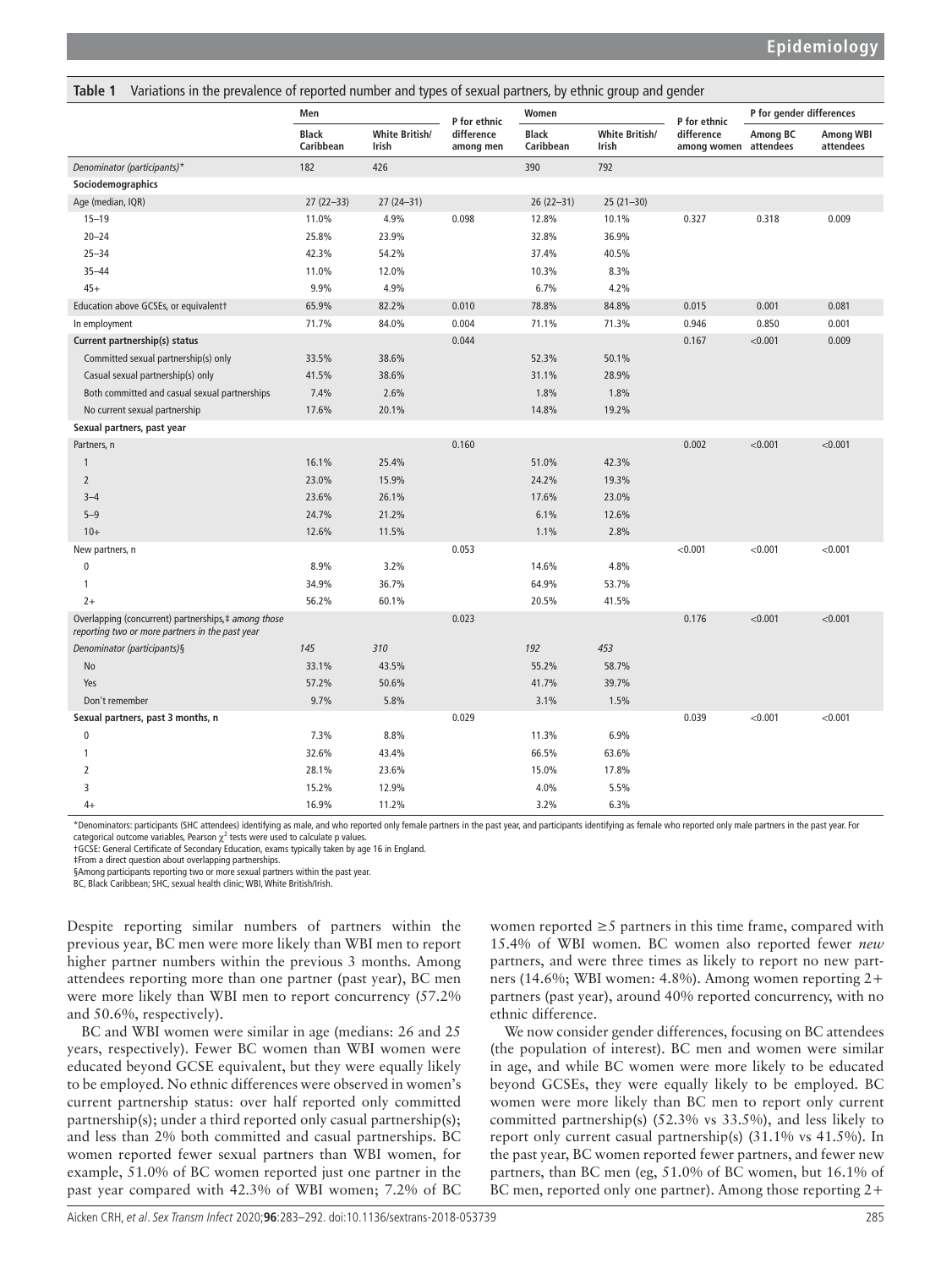<span id="page-3-0"></span>

| Characteristics of participants' most recent opposite-sex partnerships in the past 3 months, by ethnic group and gender<br>Table 2 |                          |                           |                            |                                   |                             |                            |                                     |                                      |
|------------------------------------------------------------------------------------------------------------------------------------|--------------------------|---------------------------|----------------------------|-----------------------------------|-----------------------------|----------------------------|-------------------------------------|--------------------------------------|
|                                                                                                                                    | Men's partnerships       |                           |                            | Women's partnerships              |                             |                            | P for gender differences            |                                      |
|                                                                                                                                    | partnerships<br>BC men's | partnerships<br>WBI men's | P for ethnic<br>difference | partnerships<br><b>BC</b> women's | WBI women's<br>partnerships | P for ethnic<br>difference | Among BC attendees'<br>partnerships | Among WBI attendees'<br>partnerships |
| Denominator (number of partnerships reported)*                                                                                     | 324                      | 689                       |                            | 449                               | 1041                        |                            |                                     |                                      |
| Partnership type at most recent sex with the partner-5 categories                                                                  |                          |                           | 0.001                      |                                   |                             | 0.028                      | 0.001                               | 0.001                                |
| Married                                                                                                                            | 2.2%                     | $3.5\%$                   |                            | 3.2%                              | 3.4%                        |                            |                                     |                                      |
| Committed relationship but not married                                                                                             | 23.9%                    | 22.7%                     |                            | 45.8%                             | 39.4%                       |                            |                                     |                                      |
| Regular partners but not in a committed relationship                                                                               | 35.4%                    | 20.7%                     |                            | 32.3%                             | 26.2%                       |                            |                                     |                                      |
| Had recently met                                                                                                                   | 28.3%                    | $32.6\%$                  |                            | 15.6%                             | 23.0%                       |                            |                                     |                                      |
| Had just met                                                                                                                       | 10.2%                    | 20.5%                     |                            | 3.2%                              | 8.0%                        |                            |                                     |                                      |
| Partnership type at most recent sex with the partner-3 categories¶                                                                 |                          |                           | 0.001                      |                                   |                             | 0.001                      | < 0.001                             | 0.001                                |
| Committed                                                                                                                          | 82                       | 179                       |                            | 217                               | 444                         |                            |                                     |                                      |
| (married +committed but unmarried)                                                                                                 | 26.1%                    | 26.2%                     |                            | 49.0%                             | 42.8%                       |                            |                                     |                                      |
| Uncommitted regular                                                                                                                | 111                      | 141                       |                            | 143                               | 272                         |                            |                                     |                                      |
| (regular partners but not in a committed relationship)                                                                             | 35.4%                    | 20.7%                     |                            | 32.3%                             | 26.2%                       |                            |                                     |                                      |
| (recently met+just met)<br>Casual                                                                                                  | 121                      | 362                       |                            | 83                                | 321                         |                            |                                     |                                      |
|                                                                                                                                    | 38.5%                    | 53.1%                     |                            | 18.7%                             | 31.0%                       |                            |                                     |                                      |
| Partnership duration (at most recent sex)t                                                                                         |                          |                           | 0.112                      |                                   |                             | 0.001                      | 0.001                               | 0.001                                |
| <4 weeks                                                                                                                           | 35.1%                    | 35.2%                     |                            | 23.1%                             | 24.1%                       |                            |                                     |                                      |
| $1-6$ months                                                                                                                       | 36.5%                    | 42.9%                     |                            | 29.1%                             | 39.8%                       |                            |                                     |                                      |
| $>6$ months                                                                                                                        | 28.4%                    | 21.9%                     |                            | 47.8%                             | 36.2%                       |                            |                                     |                                      |
| By partnership type at most recent sex                                                                                             |                          |                           |                            |                                   |                             |                            |                                     |                                      |
| Committed                                                                                                                          |                          |                           | 0.085                      |                                   |                             | 0.098                      | 0.190                               | 0.546                                |
| <4 weeks                                                                                                                           | 18.7%                    | 8.4%                      |                            | $10.2\%$                          | 6.9%                        |                            |                                     |                                      |
| 1-6 months                                                                                                                         | 29.3%                    | 28.6%                     |                            | 19.4%                             | 27.5%                       |                            |                                     |                                      |
| $>6$ months                                                                                                                        | 52.0%                    | 63.0%                     |                            | 70.4%                             | 65.6%                       |                            |                                     |                                      |
| Uncommitted regular                                                                                                                |                          |                           | 0.125                      |                                   |                             | 0.151                      | 0.728                               | 0.250                                |
| <4 weeks                                                                                                                           | 21.5%                    | 17.4%                     |                            | 18.4%                             | 11.4%                       |                            |                                     |                                      |
| $1-6$ months                                                                                                                       | 40.9%                    | 56.0%                     |                            | 40.8%                             | 57.9%                       |                            |                                     |                                      |
| >6 months                                                                                                                          | 37.6%                    | 26.6%                     |                            | 40.8%                             | 30.7%                       |                            |                                     |                                      |
| Casual                                                                                                                             |                          |                           | 0.247                      |                                   |                             | 0.397                      | 0.685                               | 0.306                                |
| <4 weeks                                                                                                                           | 58.5%                    | 54.1%                     |                            | 64.5%                             | 56.4%                       |                            |                                     |                                      |
| 1-6 months                                                                                                                         | 38.7%                    | 45.0%                     |                            | 34.2%                             | 41.3%                       |                            |                                     |                                      |
| >6 months                                                                                                                          | 2.8%                     | 0.9%                      |                            | $1.3\%$                           | 2.3%                        |                            |                                     |                                      |
| Expectation of sex again: Yes/probably#                                                                                            | 58.3%                    | 46.2%                     | 0.001                      | 69.1%                             | 60.5%                       | 0.004                      | 0.016                               | 0.001                                |
| By partnership type at most recent sex                                                                                             |                          |                           |                            |                                   |                             |                            |                                     |                                      |
| Committed                                                                                                                          | 79.0%                    | 85.5%                     | 0.276                      | 82.2%                             | 84.0%                       | 0.615                      | 0.522                               | 0.614                                |
| Uncommitted regular                                                                                                                | 65.0%                    | $62.0\%$                  | 0.566                      | 65.4%                             | 64.6%                       | 0.745                      | 0.937                               | 0.372                                |
| Casual                                                                                                                             | 36.9%                    | 21.4%                     | 0.007                      | 43.2%                             | 23.9%                       | 0.003                      | 0.115                               | 0.319                                |
| Non-use of condom at most recent sex                                                                                               | 58.7%                    | 64.2%                     | 0.158                      | 67.5%                             | 68.6%                       | 0.758                      | 0.088                               | 0.207                                |
| By partnership type at most recent sex                                                                                             |                          |                           |                            |                                   |                             |                            |                                     |                                      |
| Committed                                                                                                                          | 61.3%                    | 71.8%                     | 0.091                      | 74.8%                             | 76.9%                       | 0.512                      | 0.034                               | 0.033                                |
|                                                                                                                                    |                          |                           |                            |                                   |                             |                            |                                     | Continued                            |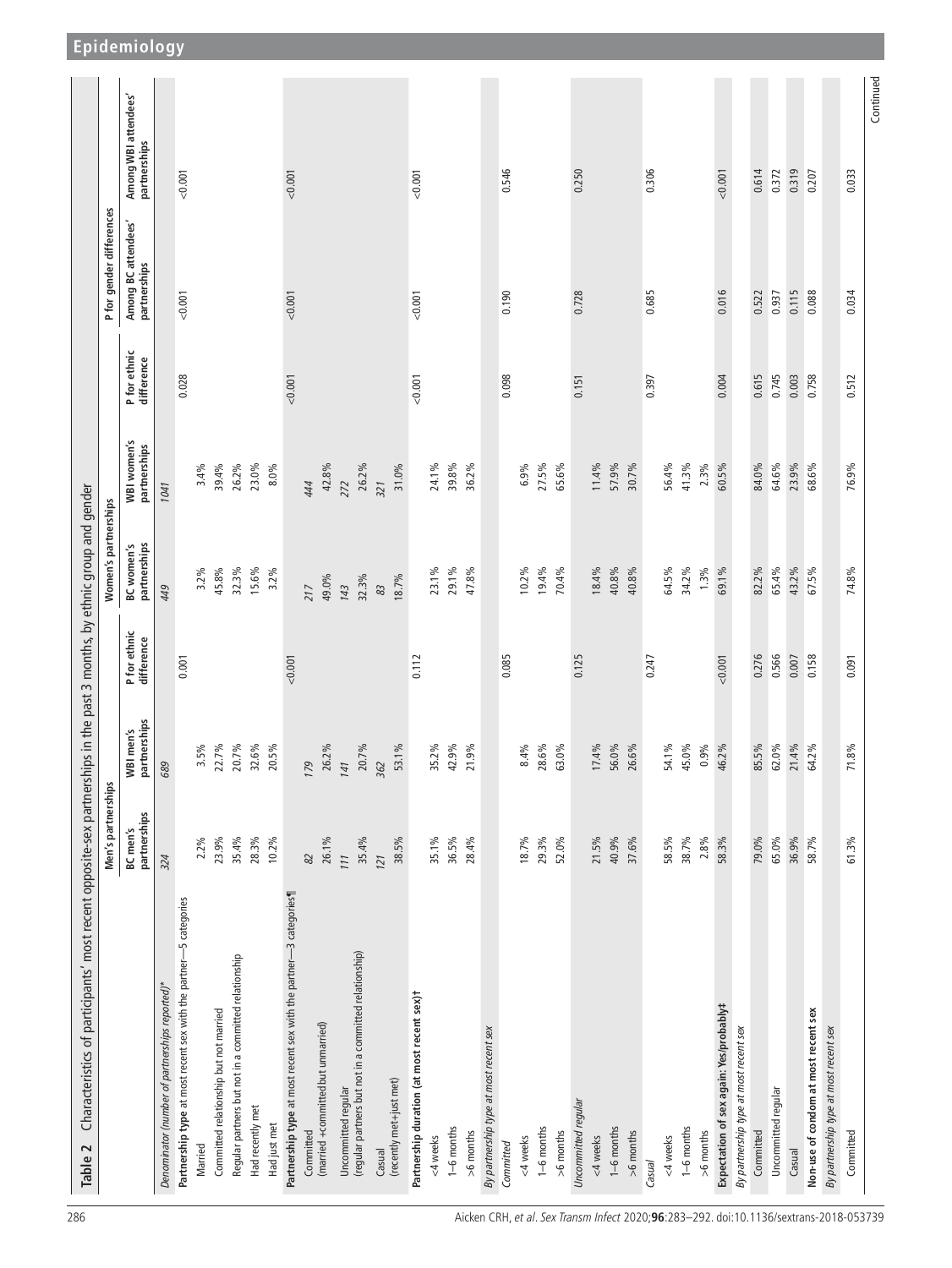| Table 2 Continued                                                                                                                                                                                                                                                                                                                                                                                                                                                                                                                                                                                                                                                                                                                                                                                                                                                                                                                                                                                                                                                                                                                                                                                      |                          |                           |                            |                            |                             |                            |                                     |                                     |
|--------------------------------------------------------------------------------------------------------------------------------------------------------------------------------------------------------------------------------------------------------------------------------------------------------------------------------------------------------------------------------------------------------------------------------------------------------------------------------------------------------------------------------------------------------------------------------------------------------------------------------------------------------------------------------------------------------------------------------------------------------------------------------------------------------------------------------------------------------------------------------------------------------------------------------------------------------------------------------------------------------------------------------------------------------------------------------------------------------------------------------------------------------------------------------------------------------|--------------------------|---------------------------|----------------------------|----------------------------|-----------------------------|----------------------------|-------------------------------------|-------------------------------------|
|                                                                                                                                                                                                                                                                                                                                                                                                                                                                                                                                                                                                                                                                                                                                                                                                                                                                                                                                                                                                                                                                                                                                                                                                        | Men's partnerships       |                           |                            | Women's partnerships       |                             |                            | P for gender differences            |                                     |
|                                                                                                                                                                                                                                                                                                                                                                                                                                                                                                                                                                                                                                                                                                                                                                                                                                                                                                                                                                                                                                                                                                                                                                                                        | partnerships<br>BC men's | partnerships<br>WBI men's | P for ethnic<br>difference | partnerships<br>BC women's | WBI women's<br>partnerships | P for ethnic<br>difference | Among BC attendees'<br>partnerships | Among WBI attendees<br>partnerships |
| Uncommitted regular                                                                                                                                                                                                                                                                                                                                                                                                                                                                                                                                                                                                                                                                                                                                                                                                                                                                                                                                                                                                                                                                                                                                                                                    | 62.4%                    | 65.2%                     | 0.677                      | 64.8%                      | 67.0%                       | 0.686                      | 0.655                               | 0.726                               |
| Casual                                                                                                                                                                                                                                                                                                                                                                                                                                                                                                                                                                                                                                                                                                                                                                                                                                                                                                                                                                                                                                                                                                                                                                                                 | 54.7%                    | 60.7%                     | 0.321                      | 55.7%                      | 58.7%                       | 0.584                      | 0.892                               | 0.722                               |
| How they met the partner§                                                                                                                                                                                                                                                                                                                                                                                                                                                                                                                                                                                                                                                                                                                                                                                                                                                                                                                                                                                                                                                                                                                                                                              |                          |                           | 0.427                      |                            |                             | 0.005                      | 0.070                               | 0.003                               |
| School/college/university/work                                                                                                                                                                                                                                                                                                                                                                                                                                                                                                                                                                                                                                                                                                                                                                                                                                                                                                                                                                                                                                                                                                                                                                         | 23.5%                    | 24.0%                     |                            | 23.5%                      | 30.0%                       |                            |                                     |                                     |
| Social venue/public place/neighbour                                                                                                                                                                                                                                                                                                                                                                                                                                                                                                                                                                                                                                                                                                                                                                                                                                                                                                                                                                                                                                                                                                                                                                    | 27.6%                    | 30.6%                     |                            | 24.4%                      | 20.3%                       |                            |                                     |                                     |
| Through friends/family                                                                                                                                                                                                                                                                                                                                                                                                                                                                                                                                                                                                                                                                                                                                                                                                                                                                                                                                                                                                                                                                                                                                                                                 | 21.9%                    | 17.4%                     |                            | 30.0%                      | 23.7%                       |                            |                                     |                                     |
| Online, including internet dating                                                                                                                                                                                                                                                                                                                                                                                                                                                                                                                                                                                                                                                                                                                                                                                                                                                                                                                                                                                                                                                                                                                                                                      | 18.2%                    | 16.8%                     |                            | 12.2%                      | 19.1%                       |                            |                                     |                                     |
| Other                                                                                                                                                                                                                                                                                                                                                                                                                                                                                                                                                                                                                                                                                                                                                                                                                                                                                                                                                                                                                                                                                                                                                                                                  | 8.8%                     | 11.1%                     |                            | 9.9%                       | 6.8%                        |                            |                                     |                                     |
| SCategories in the table are based on a larger number of response options, as follows: school/college/university/work: 'At school/,'At work (or through work)', social verue/public place/neighbour: 'In a pub, bar, night clu<br>narriage'; online, including internet dating; 'Internet dating website', 'Facebook', Twitter', 'Instagram', 'Pandora', 'VhatsApp', 'Other social media websites, 'Online but though dating website or social media', other: 'O<br>Denominators partnerships reported by participants (SHC attendees) identifying as male, and who reported only female part are past year, and partnerships reported by participants identifying as female who reported only mal<br>a sports club, faith group, or other organisation', 'Neighbourflived locally/flat share', 'In a public place (eg, park, café, shop, public transport)'; through friends(family; 'Intendued by friends or family,' Had always k<br>#Alternative responses included 'I don't know' as well as 'no' and 'probably not'.<br>Estimated from survey questions about recency of first, and of most recent sex<br>categorical outcome variables, Pearson $\chi^2$ tests were used to calculate p values. |                          |                           |                            |                            |                             |                            |                                     |                                     |

agency/personal ads', 'Partner was a sex worker', 'Partner was my client', 'Other'.

arannays , yang aki , "Pariyan was a sexunys" mecini ya masuki , "Incercome,"<br>"INumbers in each category are italicised.<br>BC, Black Caribbean; SHC, sexual health clinic; WBI, White Britishnhs.

¶Numbers in each category are italicised.

BC, Black Caribbean; SHC, sexual health clinic; WBI, White British/Irish.

**Epidemiology**

partners (past year), BC women were less likely than BC men to report concurrency (41.7% vs 57.2%).

## **Most recent opposite-sex partnerships**

We now present the analyses ([table](#page-3-0) 2) of the partnership-level data set.

At most recent sex, BC and WBI men's reported partnerships were equally likely, at around one-quarter, to be committed, however 35.4% of BC men's partnerships were uncommitted regular, compared with 20.7% of WBI men's partnerships. Casual partnerships comprised 38.5% of BC men's partnerships, but 53.1% of WBI men's partnerships. Despite these differ ences, we observed no ethnic differences in partnership dura tion to date (estimated from dates of first and most recent sex): around 35% of men's partnerships had lasted under 4 weeks, close to 40% had lasted 1–6 months, and around one-quarter were longer still. We also observed no ethnic differences in dura tions of different partnership types (unsurprisingly, committed partnerships tended to be longest, and casual partnerships shortest). A higher proportion of BC men's *casual* partnerships were expected to be ongoing, compared with WBI men's casual partnerships (58.3% vs 46.2%) with no ethnic difference in this expectation among other partnership types. Reported non-use of condoms at last sex (around 60%) was similar between BC and WBI men's partnerships. Men's partners were most commonly met through social venues (approximately 30%), one-quarter were met through education or employment and around 17% online, with no ethnic differences.

Compared with WBI women's partnerships, BC women's reported partnership type at most recent sex was more often committed (49.0% vs 42.8%) or uncommitted regular (32.3% vs 26.2%), and less commonly casual (18.7% vs 31.0%). Less than one-quarter of BC and WBI women's partnerships had an estimated duration of less than 4 weeks, but almost half (47.8%) of BC women's partnerships had lasted longer than 6 months, compared with 36.2% of WBI women's partnerships. As with men's partnerships, BC women's *casual* partnerships were more likely than those of WBI women to be ongoing (69.1% vs 60.5%), with no ethnic differences for other partnership types. Non-use of condoms at last sex was reported in over two-thirds of women's partnerships, with no ethnic difference. We observed differences in where women's partners were met, for example, BC women's partners were most commonly met through friends/ family (30.0%), compared with 23.7% of WBI women's part ners; 12.2% of BC women's partners were met online, compared with 19.1% of WBI women's partners.

Compared with BC men's partnerships, BC women's partner ships were more often committed and less often casual, tended to be longer and were more likely expected to be ongoing. No statistically significant gender differences were observed in condom use at last sex, nor in where BC men's and women's partners were met.

## **Age/ethnic-mixing in most recent opposite-sex partnerships**

BC men were typically a few years older than their partners ([table](#page-5-0) 3). The majority of their partnerships involved ethnicmixing (67.3%), and among committed partnerships, over a third involved age-mixing (35.9%). Ethnic-mixing (35.1%) and age-mixing (23.1%) were considerably less common in WBI men's partnerships.

BC women were typically a few years younger than their partners, and WBI women slightly closer in age. Almost one-third of BC women's partnerships involved age-mixing (31.6%), and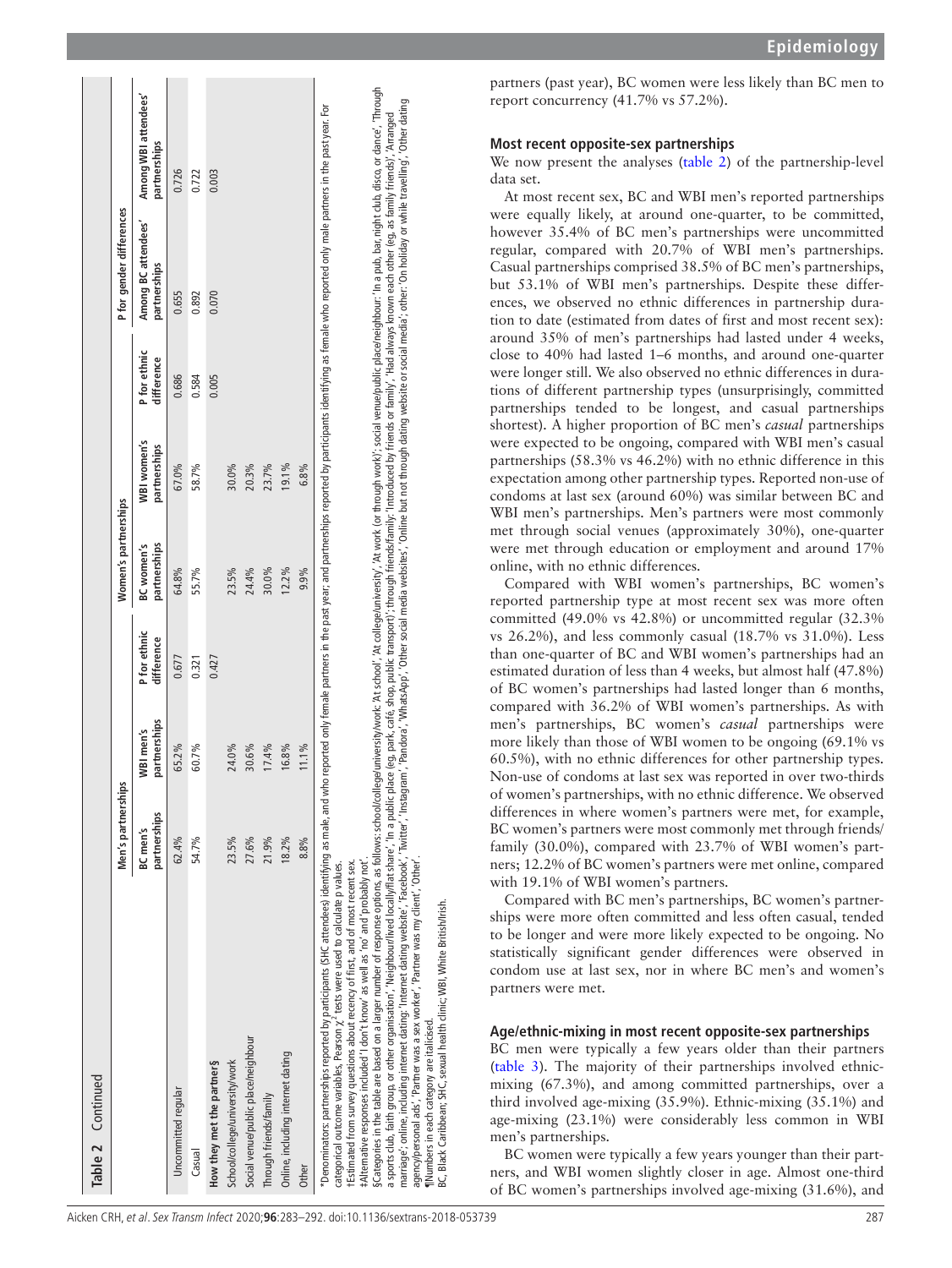| Age/ethnic-mixing in opposite-sex partnerships in the past 3 months, by ethnic group and gender<br>Table 3                                                                                                                                                                                                                                                                                                                      |                          |                                |                            |                                   |                             |                            |                                    |                                      |
|---------------------------------------------------------------------------------------------------------------------------------------------------------------------------------------------------------------------------------------------------------------------------------------------------------------------------------------------------------------------------------------------------------------------------------|--------------------------|--------------------------------|----------------------------|-----------------------------------|-----------------------------|----------------------------|------------------------------------|--------------------------------------|
|                                                                                                                                                                                                                                                                                                                                                                                                                                 | Men's partnerships       |                                |                            | Women's partnerships              |                             |                            | P for gender differences           |                                      |
|                                                                                                                                                                                                                                                                                                                                                                                                                                 | partnerships<br>BC men's | partnerships<br>"BI men's<br>≥ | P for ethnic<br>difference | partnerships<br><b>BC</b> women's | WBI women's<br>partnerships | P for ethnic<br>difference | Among BC attendees<br>partnerships | Among WBI attendees'<br>partnerships |
| Denominator (number of partnerships reported)*                                                                                                                                                                                                                                                                                                                                                                                  | 324                      | 689                            |                            | 449                               | 1041                        |                            |                                    |                                      |
| Age-mixing                                                                                                                                                                                                                                                                                                                                                                                                                      |                          |                                |                            |                                   |                             |                            |                                    |                                      |
| (man's age minus woman's age)t<br>Median age difference (IQR)                                                                                                                                                                                                                                                                                                                                                                   | $2(0-4)$                 | $1(-1 to 4)$                   |                            | $2(0-4)$                          | $1(0-4)$                    |                            |                                    |                                      |
| % of partnerships with age-mixing<br>(≥5 years age difference)                                                                                                                                                                                                                                                                                                                                                                  | 29.2%                    | 29.0%                          | 0.967                      | 31.6%                             | 25.5%                       | 0.013                      | 0.614                              | 0.212                                |
| By partnership type at most recent sex                                                                                                                                                                                                                                                                                                                                                                                          |                          |                                |                            |                                   |                             |                            |                                    |                                      |
| Committed                                                                                                                                                                                                                                                                                                                                                                                                                       | 35.9%                    | 23.1%                          | 0.040                      | 32.7%                             | 23.8%                       | 0.022                      | 0.572                              | 0.869                                |
| Uncommitted regular                                                                                                                                                                                                                                                                                                                                                                                                             | 31.4%                    | 30.3%                          | 0.836                      | 26.7%                             | 25.3%                       | 0.703                      | 0.343                              | 0.205                                |
| Casual                                                                                                                                                                                                                                                                                                                                                                                                                          | 21.8%                    | 31.5%                          | 0.186                      | 36.5%                             | 27.8%                       | 0.186                      | 0.058                              | 0.380                                |
| % of partnerships with man ≥5 years older than woman                                                                                                                                                                                                                                                                                                                                                                            | 24.2%                    | 21.7%                          | 0.515                      | 25.7%                             | 20.4%                       | 0.097                      | 0.744                              | 0.641                                |
| By partnership type at most recent sex                                                                                                                                                                                                                                                                                                                                                                                          |                          |                                |                            |                                   |                             |                            |                                    |                                      |
| Committed                                                                                                                                                                                                                                                                                                                                                                                                                       | 29.5%                    | 17.8%                          | 0.038                      | 26.9%                             | 20.3%                       | 0.111                      | 0.602                              | 0.474                                |
| Uncommitted regular                                                                                                                                                                                                                                                                                                                                                                                                             | 25.5%                    | 22.7%                          | 0.498                      | 22.2%                             | 19.2%                       | 0.427                      | 0.439                              | 0.603                                |
| Casual                                                                                                                                                                                                                                                                                                                                                                                                                          | 18.2%                    | 23.4%                          | 0.416                      | 27.0%                             | 21.9%                       | 0.361                      | 0.215                              | 0.681                                |
| Ethnic-mixing                                                                                                                                                                                                                                                                                                                                                                                                                   |                          |                                |                            |                                   |                             |                            |                                    |                                      |
| % of partnerships with ethnic-mixing#                                                                                                                                                                                                                                                                                                                                                                                           | 67.3%                    | 35.1%                          | 0.001                      | 39.6%                             | 32.1%                       | 0.231                      | 0.001                              | 0.462                                |
| By partnership type at most recent sex                                                                                                                                                                                                                                                                                                                                                                                          |                          |                                |                            |                                   |                             |                            |                                    |                                      |
| Committed                                                                                                                                                                                                                                                                                                                                                                                                                       | 57.7%                    | 26.4%                          | 0.001                      | 33.5%                             | 26.5%                       | 0.303                      | 0.001                              | 0.986                                |
| Uncommitted regular                                                                                                                                                                                                                                                                                                                                                                                                             | 64.2%                    | 37.7%                          | 0.001                      | 36.8%                             | 35.5%                       | 0.811                      | 0.001                              | 0.684                                |
| Casual                                                                                                                                                                                                                                                                                                                                                                                                                          | 78.0%                    | 38.9%                          | 0.001                      | 58.5%                             | 37.5%                       | 0.009                      | 0.011                              | 0.777                                |
| Partner's ethnic group                                                                                                                                                                                                                                                                                                                                                                                                          |                          |                                | 0.001                      |                                   |                             | < 0.001                    | 0.001                              | 0.018                                |
| White British/Irish                                                                                                                                                                                                                                                                                                                                                                                                             | 26.7%                    | 64.9%                          |                            | 7.4%                              | 67.9%                       |                            |                                    |                                      |
| White other                                                                                                                                                                                                                                                                                                                                                                                                                     | 5.7%                     | 18.5%                          |                            | $1.6\%$                           | 10.4%                       |                            |                                    |                                      |
| <b>Black African</b>                                                                                                                                                                                                                                                                                                                                                                                                            | 8.3%                     | $2.1\%$                        |                            | 18.5%                             | 4.6%                        |                            |                                    |                                      |
| Black Caribbean                                                                                                                                                                                                                                                                                                                                                                                                                 | 32.7%                    | 2.4%                           |                            | 60.4%                             | 7.0%                        |                            |                                    |                                      |
| Indian/Pakistani/Bangladeshi                                                                                                                                                                                                                                                                                                                                                                                                    | 3.7%                     | $2.0\%$                        |                            | $0.7\%$                           | 2.2%                        |                            |                                    |                                      |
| Mixed                                                                                                                                                                                                                                                                                                                                                                                                                           | 15.7%                    | 2.4%                           |                            | 7.2%                              | 5.0%                        |                            |                                    |                                      |
| Other Asian/Chinese/Arab/other                                                                                                                                                                                                                                                                                                                                                                                                  | 7.3%                     | 7.8%                           |                            | 4.2%                              | 3.0%                        |                            |                                    |                                      |
| *Denominators: partnerships reported by participants (SHC attendees) identifying as male, and who reported only female partners in the past year; and partnerships reported by participants identifying as female who reported<br>t ff a positive value, the man is older than the woman, and if a negative value, the woman is older than the man<br>in the past year. Pearson $\chi^2$ tests were used to calculate p values. |                          |                                |                            |                                   |                             |                            |                                    |                                      |
| BC, Black Caribbean; SHC, sexual health clinic; WBI, White British/Irish.<br>#Defined as partners of different ethnic groups to the participant.                                                                                                                                                                                                                                                                                |                          |                                |                            |                                   |                             |                            |                                    |                                      |

<span id="page-5-0"></span>288 Aicken CRH, et al. Sex Transm Infect 2020;**96**:283–292. doi:10.1136/sextrans-2018-053739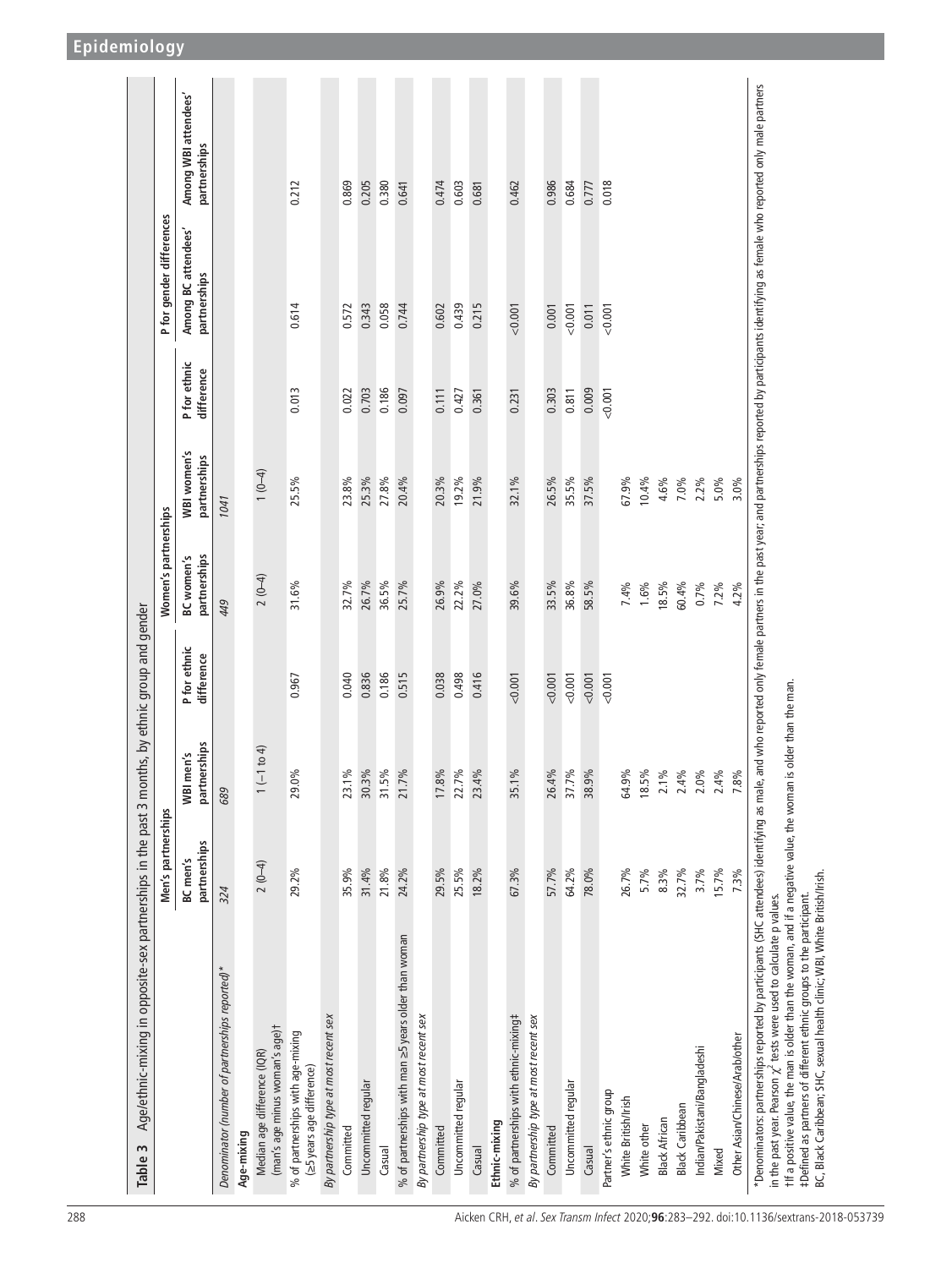| Table 4 The roles of sexual mixing and partnership type in explaining                                                                                                                                                                                                                                                                                                                                                                                                                                                                                                                                                                                                                                                                                                                                                                                                                                                                                                                                   |                        |                        |                                                     |                | ethnic and gender differences in acute STI diagnosis                    |                   |                                      |         |                                         |         |                                                                                                                                                                                                                                |                |
|---------------------------------------------------------------------------------------------------------------------------------------------------------------------------------------------------------------------------------------------------------------------------------------------------------------------------------------------------------------------------------------------------------------------------------------------------------------------------------------------------------------------------------------------------------------------------------------------------------------------------------------------------------------------------------------------------------------------------------------------------------------------------------------------------------------------------------------------------------------------------------------------------------------------------------------------------------------------------------------------------------|------------------------|------------------------|-----------------------------------------------------|----------------|-------------------------------------------------------------------------|-------------------|--------------------------------------|---------|-----------------------------------------|---------|--------------------------------------------------------------------------------------------------------------------------------------------------------------------------------------------------------------------------------|----------------|
|                                                                                                                                                                                                                                                                                                                                                                                                                                                                                                                                                                                                                                                                                                                                                                                                                                                                                                                                                                                                         | Men                    |                        |                                                     |                | Women                                                                   |                   |                                      |         | Comparisons by gender                   |         |                                                                                                                                                                                                                                |                |
|                                                                                                                                                                                                                                                                                                                                                                                                                                                                                                                                                                                                                                                                                                                                                                                                                                                                                                                                                                                                         |                        |                        |                                                     |                |                                                                         |                   |                                      |         | Among BC attendees                      |         | Among WBI attendees                                                                                                                                                                                                            |                |
|                                                                                                                                                                                                                                                                                                                                                                                                                                                                                                                                                                                                                                                                                                                                                                                                                                                                                                                                                                                                         | BC % (95% CI)          | WBI % (95% CI)         | WBI (95% CI)<br><b>BC</b> compared<br>with<br>OR: I | <b>P</b> value | BC %                                                                    | WBI %             | with WBI (95% CI)<br>OR: BC compared | P value | OR: men compared with<br>women (95% CI) | P value | OR: men compared with<br>women (95% CI)                                                                                                                                                                                        | <b>P</b> value |
| Denominator (participants)*                                                                                                                                                                                                                                                                                                                                                                                                                                                                                                                                                                                                                                                                                                                                                                                                                                                                                                                                                                             | 149                    | 364                    |                                                     |                | 319                                                                     | 664               |                                      |         |                                         |         |                                                                                                                                                                                                                                |                |
| Bacterial STI and/or trichomoniasis diagnosis/est<br>within ±6 weeks of clinic attendance (95% CI)<br>'Acute STI':                                                                                                                                                                                                                                                                                                                                                                                                                                                                                                                                                                                                                                                                                                                                                                                                                                                                                      | 26.8% (15.2% to 42.9%) | 20.1% (15.9% to 25.0%) |                                                     |                | 16.0% (9.9%-24.7%)                                                      | 7.7% (5.4%-10.9%) |                                      |         |                                         |         |                                                                                                                                                                                                                                |                |
| Unadjusted OR (95% CI)                                                                                                                                                                                                                                                                                                                                                                                                                                                                                                                                                                                                                                                                                                                                                                                                                                                                                                                                                                                  |                        |                        | 1.46 (0.69 to 3.10)                                 | 0.294          |                                                                         |                   | 2.29 (1.23 to 4.27)                  | 0.014   | 1.93 (1.26 to 2.96)                     | 0.006   | 3.02 (1.95 to 4.68)                                                                                                                                                                                                            | 0.001          |
| aOR1: adjusted for age and number of recent<br>partners# (95% CI)                                                                                                                                                                                                                                                                                                                                                                                                                                                                                                                                                                                                                                                                                                                                                                                                                                                                                                                                       |                        |                        | 1.36 (0.63 to 2.93)                                 | 0.402          |                                                                         |                   | 2.31 (1.28 to 4.14)                  | 0.009   | 1.82(1.14 to 2.92)                      | 0.017   | 2.76(1.81 to 4.21)                                                                                                                                                                                                             | 0.001          |
| aOR2: adjusted for the above variables, and sexual<br>mixing and partnership type§ (95% CI)                                                                                                                                                                                                                                                                                                                                                                                                                                                                                                                                                                                                                                                                                                                                                                                                                                                                                                             |                        |                        | (0.57 to 4.06)<br>1.53                              | 0.367          |                                                                         |                   | 2.15 (1.06 to 4.38)                  | 0.037   | 2.01 (1.21 to 3.33)                     | 0.011   | 2.70(1.61 to 4.51)                                                                                                                                                                                                             | <0.001         |
| sydicked for age as a continuous variable and mobile sequently of the past 3 months (0,12+), and the following (all derived from questions about the (up to the rest not resent partnes within the past 3 months; any under wi<br>and the following sexual maining sure among partners with ithe past 3 months, any ethnic milion games within the past 3 months. ("We repated this analysis replacing amy age-mixing with a vanishe for any age-mixing in which<br>"Denominators: participants (SHC attendees) identifying as male, and who reported only female partners in the past year; and participants<br>r The following bacterial STIs: chlamydia, gonomhoea, syphilis, chancroid, lymphogranuloma venereum (LGV), non-specific genital infection<br>#Adjusted for: age as a continuous variable, and number of opposite-sex partners in the past 3 months (0, 1, 2+).<br>BC, Black Caribbean; SHC, sexual health dinic; WBI, White British/Irish; aOR, adjusted OR.<br>Trichomonas vaginalis. |                        |                        |                                                     |                | identifying as female who reported only male partners in the past year. |                   |                                      |         |                                         |         | (NSG), Mycoplasma genitalium infection, shigellosis, non-specific pelvic inflammatory disease (PID), donovanosis (no one in the sample was diagnosed with the latter); and also trichomoniasis, caused by the flagellated prot |                |

**Epidemiology**

over one-third involved ethnic-mixing (39.6%). By comparison, WBI women's partnerships less commonly involved ethnicmixing (25.5%), but ethnic-mixing was similarly common, except in casual partnerships in which ethnic-mixing was more common among BC women's than WBI women's partnerships (58.5% vs 37.5%).

No gender differences were observed in the proportions of partnerships involving age-mixing. BC men's partners were more likely than BC women's partners to be of non-BC ethnicity.

## **The role of sexual mixing and partnership type in explaining ethnic and gender differences in acute STI diagnosis**

Relative to WBI men, BC men had elevated odds of diagnosis with a bacterial STI/trichomoniasis around the time of survey completion in both the crude and adjusted analyses (OR range: 1.36–1.53), but the 95% CIs all overlap one, meaning that these may also indicate lower odds or no difference between the ethnic groups ([table](#page-6-0) 4). Contrastingly, acute STIs were more common among BC women than WBI women (16.0% vs 7.7%, OR: 2.29, 95%CI 1.23 to 4.27). In both ethnic groups, men were more likely than women to have acute STI. Effect sizes hardly changed after adjusting for age and numbers of recent partners (potential confounders), or after additionally adjusting for sexual mixing variables and recent partnership type(s).

## **Di s cussio n**

## **Main findings**

In this large study of behaviourally-heterosexual people attending SHCs across England, we found ethnic differences in partnership types. Compared with those of WBI attendees, BC attendees' partnerships were more commonly 'uncommitted regular', less commonly 'casual' and were more likely to involve age/ethnicmixing. We also found gender differences by partnership type, with BC women's partnerships more often committed than BC men's. Taking account of ethnic differences in partnership char acteristics did not explain the greater likelihood of acute STI observed among women of BC ethnicity in our study. Despite our attempts to go beyond the individual-level perspective, we found little evidence that partnership characteristics explain the differences in STI diagnosis in the population.

## **Strengths and weaknesses of the study**

Our descriptive data on SHC attendees of BC ethnicity (who are at elevated STI risk) $^{24}$  <sup>25</sup> use more detailed measures than currently available from routine STI surveillance. By purposively selecting clinics, we attained a large sample of this epidemiologically important population, compared with clinic surveys targeting Black/BC attendees.<sup>24 31</sup> Nonetheless, statistical power issues led us to adjust only for age and partner numbers (known confounders), $^{25}$  alongside partnership-level and mixing variables (this paper's focus), and may have limited our ability to detect differences by partnership type. Ethnic differences in employ ment (men only) and education perhaps indicate that these vari ables, and deprivation, could be influential, but large differences in STI diagnosis rates have been shown to remain after adjusting for deprivation.<sup>[9](#page-8-2)</sup> Use of statistical significance to inform variable inclusion may have excluded important factors for which we had data, aside from factors for which we did not.

<span id="page-6-0"></span>Our findings are somewhat more difficult to interpret than those of nationally representative surveys,  $23 \times 25$  because ethnic and gender differences may be diluted among the high-risk population of SHC attendees.[25 26](#page-8-16) However, we used a clinicverified outcome, in conjunction with detailed patient-reported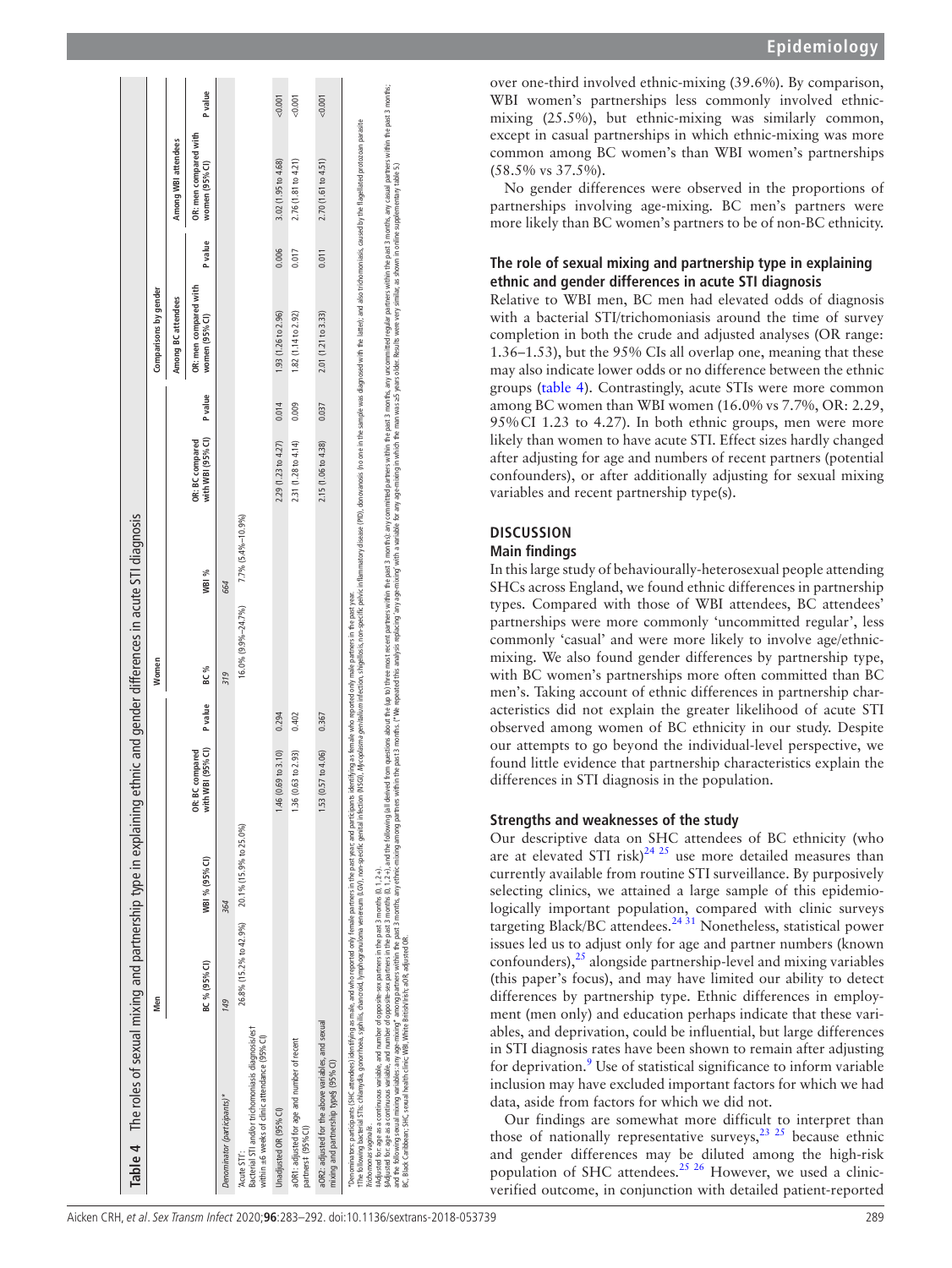data. Response and linkage rates were relatively high for a clinic survey (see online supplementary figure  $1$ ).<sup>28</sup> Unlike many SHC surveys, we captured data on attendees' three most recent partnerships, of relevance to acute STI and minimising recall bias. However, participants' reports of their partners' ages and ethnicities may be unreliable, especially for casual partners. Our measure of condom use at most recent sex is an indicator of capacity for risk reduction, but may poorly reflect STI risk because individuals may not use condoms regularly, or at all, with their steady partners. $32$  Furthermore, interethnic differences in condom use could contribute to observed differences in acute STI. We used standard ethnicity categories, $13$  but these may conceal considerable within-group heterogeneity, and our definition of ethnic-mixing may not match public understandings of 'mixed-race'/'interracial' partnerships.

Our qualitative research $33$  informed the need for an 'uncommitted regular' partnership category, enabling us to transcend the regular/casual dichotomy. Participants' selection of predefined labels to describe partnership type(s) was likely influenced by sociocultural and gender norms that may vary within our sample,[16 34](#page-8-10) although social desirability effects were likely minimised by the online survey mode.<sup>28</sup> We could not explore participants' partners' perceptions of partnerships, nor partners' sexual behaviour, which could have helped in understanding partnerships' STI transmission risk.

## **Discussion of findings in relation to other studies**

Our study among SHC attendees observed a greater likelihood of acute STI diagnosis among BC women compared with WBI women, and while the same pattern was observed among men, it did not reach statistical significance. Men's attendances may be more likely prompted by symptoms predictive of an STI, as men in both ethnic groups were more commonly diagnosed than women. This pattern mirrors self-reported STI diagnosis data from the general population in Britain<sup>[3](#page-8-4)</sup> and other UK studies among SHC attendees (eg, Coyle *et al*<sup>31</sup>) despite methodological differences in ethnicity categories, population, time frame and STIs studied.<sup>[9](#page-8-2)</sup> Ethnic differences in attendees' reported (hetero)sexual risk behaviours and partnership characteristics were not patterned as would be expected given disproportionately high STI diagnosis rates in the BC population<sup>9 35</sup> particularly among the BC women in this study. Other studies have also found mismatches between behaviour and STI risk,  $36\,37$ and specifically that BC women report lower or similar levels of sexual risk behaviour, and BC men have similar or higher reported risk behaviours than other ethnic groups, but both BC men and BC women have higher levels of diagnosed STI.<sup>[31](#page-9-4)</sup> This highlights the likely influence of partnership and network characteristics in STI acquisition risk.<sup>37 38</sup> Although our study goes beyond other descriptive studies by examining ethnic differences in partnership characteristics in greater detail, it is perhaps unsurprising that our cross-sectional study does not 'explain' findings that result from non-linear transmission dynamics, because such complex relationships may be oversimplified by linear statistical models. With these non-linear dynamics, the effects of small differences in behaviour, espe-cially in small populations, may be amplified.<sup>[39 40](#page-9-7)</sup> However, mathematical modelling studies which dynamically model the spread of infection through sexual networks may reconcile these findings. $2141$ 

In partnership-level analyses, we found higher ethnic-mixing than is reported in the general population,<sup>18</sup> which varied by attendees' ethnic group and partnership type. This may reflect

the higher prevalence of uncommitted/casual partnerships (which are more commonly disassortative) among SHC attendees, and recruitment from clinics serving ethnically diverse populations. We confirmed others' findings that uncommitted regular partnerships and concurrency (for men) are relatively common in the BC population,<sup>14 15 33</sup> but these were prevalent throughout our SHC attending sample.

In a separate analysis of BBEST data (conducted among participants of all sexualities), we found few ethnic differences in reasons for SHC attendance, for instance, there were no statistically significant ethnic differences in the proportions of men and (separately) women reporting attending because of experiencing symptoms, or because they wanted an asymptomatic check-up.<sup>4</sup> Compared with their WBI counterparts, BC women's attendance was more commonly related to recent bacterial STI diagnoses, and BC men's to their *partners'* symptoms or STI diagnosis, which reflects differences in STI risk.

## **Meaning and implications**

We found little evidence that partnership and mixing characteristics explain ethnic differences in SHC attendees' likelihood of STI diagnosis. However, this may reflect in part *how* we characterised partnerships and does not necessarily mean that attempts to account for the partnership-level perspective are unwarranted. Rather, there is a need for more sophisticated measures—a challenge when data collection currently occurs at the individual level — ideally going beyond the individual (index) patient to take account of their partners' behaviour and characteristics. Developing a deeper understanding of broader sexual network characteristics may help explain the greater STI risk in the BC population.<sup>[37](#page-9-6)</sup> As a first step, there is a need to better characterise 'high transmission networks' for bacterial STIs and trichomoniasis within the BC population (ie, sexual networks among which infection transmission is higher than in the BC population as a whole). This could be done through sexual network analysis, and also by accounting for partnership type, $36$  especially if interventions developed to reduce STI transmission, prevalence and sexual health inequalities take a multilevel approach. Our study has begun this process. For example, we found that BC men's sexual networks may tend to be more 'open', and BC women's more 'closed', which could amplify BC women's STI risk.

Our findings challenge individualised explanations of STI risk, particularly for BC women SHC attendees. Furthermore, clinicians interpreting sexual histories, and those designing and delivering health promotion interventions, should not assume that the sociosexual/partnership norms of the ethnic majority are universal. Our distinction within conventionally termed 'casual'

### **Key messages**

- ► We investigated whether partnership and sexual mixing characteristics could explain ethnic inequalities in STI, focusing on people of Black Caribbean ethnicity attending sexual health clinics.
- ► We found people of Black Caribbean ethnicity differed in their reporting of sexual mixing and partnerships, compared with White British/Irish clinic attendees, but these differences did not explain differences in acute STI diagnoses.
- ► Further studies are needed which investigate the sexual networks of populations at elevated risk of STIs, in order to inform appropriate interventions.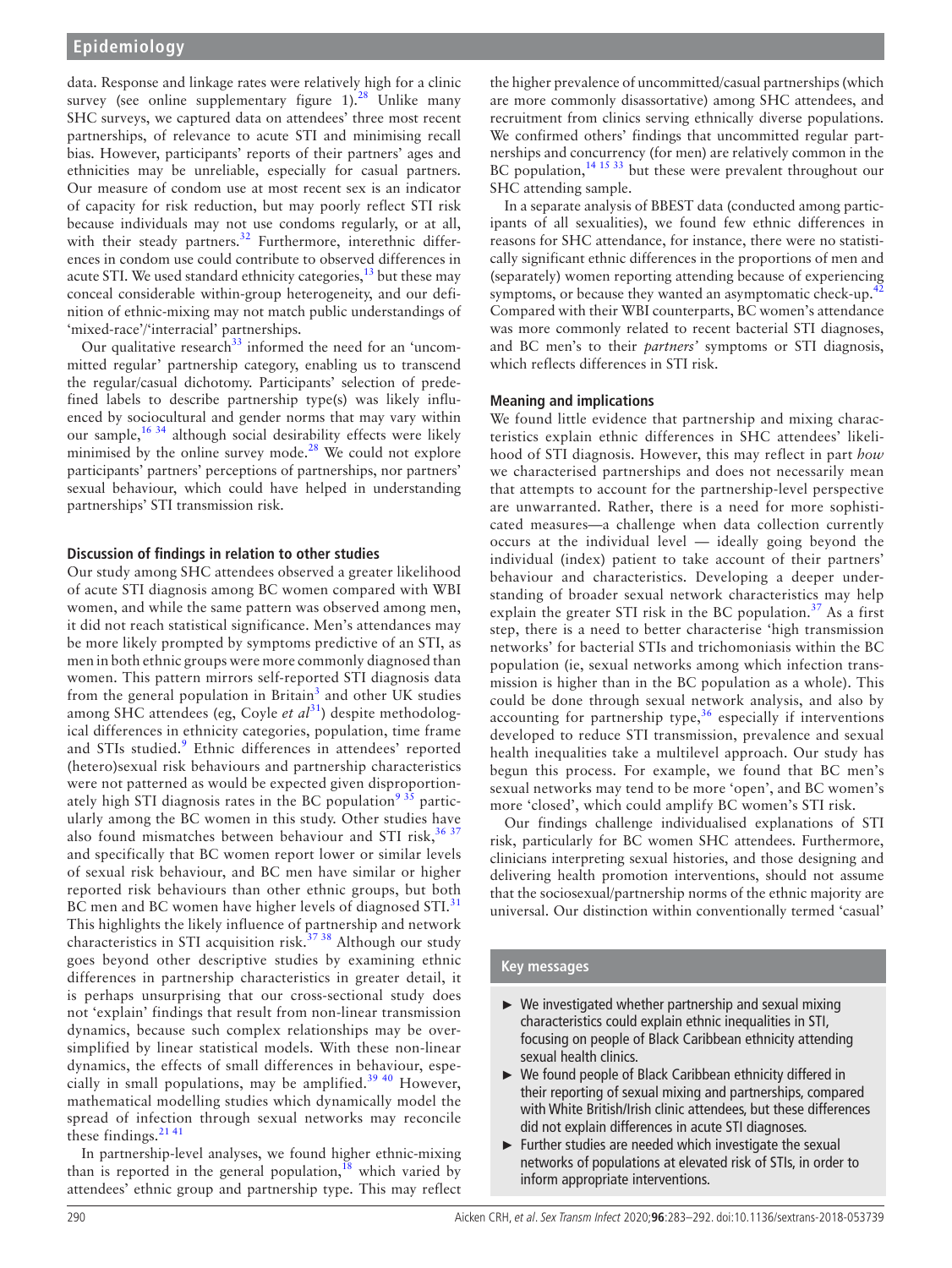partnerships may be particularly important for prioritising partner notification, as many 'uncommitted regular' partnerships are likely ongoing, with implications for reinfection if such partners are untreated.

## **Unanswered questions and future research**

Sexual network studies, informed by qualitative and ethnographic work and more refined partnership-type studies, could inform the characterisation of high transmission networks for bacterial STIs and trichomoniasis in the BC population. Ethnic differences in (hetero)sexual practices, and how these may differ by partnership type, require further exploration.

#### **Handling editor** Katy M E Turner

**Acknowledgements** The authors thank all the study participants and staff of SHCs involved in this study. The authors acknowledge the members of the National Institute of Health Research Health Protection Research Unit (NIHR HPRU) in Blood Borne and Sexually Transmitted Infections Steering Committee: Caroline Sabin (Director), Anthony Nardone (PHE lead), Catherine Mercer, Gwenda Hughes, Greta Rait, Jackie Cassell, William Rosenberg, Tim Rhodes, Kholoud Porter, Sema Mandal and Samreen Ijaz, and the members of Theme A of the NIHR HPRU in Blood Borne and Sexually Transmitted Infections Steering Committee: Catherine Mercer, Gwenda Hughes, Hamish Mohammed, Jackie Cassell, Fiona Burns, Makeda Gerressu, Jonathan Elford, David Phillips, Gary Brook, Nicola Low, Anthony Nardone, Sarika Desai, Adamma Aghaizu, Alison Rodgers and Paul Crook.

**Contributors** CHM and GH secured funding for the National Institute for Health Research for the Health Research Health Protection Research Unit (NIHR HPRU) in Blood Borne and Sexually Transmitted Infections at University College London in partnership with Public Health England (PHE), in collaboration with London School of Hygiene and Tropical Medicine. SW and PB set up the study and oversaw the implementation of the patient survey in GUM clinics, and SW secured ethical approval and R&D permissions, managed by GH and CHM. PB linked the patient survey data to GUMCAD. CRHA wrote the first draft of the paper, and performed the final data analysis, with the statistical expertise of SF and CHM. MG, CRHA, SW, GH and CHM advised upon the paper's scope and the comparisons presented. All authors contributed to the drafting of the paper and approved the final version.

**Funding** The NIHR Health Protection Research Units (HPRU) funding programme funded the NIHR HPRU in Blood Borne and Sexually Transmitted Infections, including this study.

**Disclaimer** The views expressed are those of the authors and not necessarily those of the NHS, the NIHR, the Department of Health or Public Health England.

**Competing interests** None declared.

#### **Patient consent for publication** Not required.

**Ethics approval** Ethical approval was received from South Central–Oxford C Research Ethics Committee, ref: 15/SC/0223.

**Provenance and peer review** Not commissioned; externally peer reviewed.

**Data availability statement** The data that support the findings of this study are available from University College London (UCL) but restrictions apply to the availability of these data, which were used under license for the current study, and so are not publicly available. Data are however available from the authors upon reasonable request and with permission of Public Health England.

**Open access** This is an open access article distributed in accordance with the Creative Commons Attribution 4.0 Unported (CC BY 4.0) license, which permits others to copy, redistribute, remix, transform and build upon this work for any purpose, provided the original work is properly cited, a link to the licence is given, and indication of whether changes were made. See: [https://creativecommons.org/](https://creativecommons.org/licenses/by/4.0/) [licenses/by/4.0/.](https://creativecommons.org/licenses/by/4.0/)

### **ORCID iDs**

Catherine RH Aicken<http://orcid.org/0000-0001-7515-3667> Sonali Wayal <http://orcid.org/0000-0002-5878-7665> Gwenda Hughes <http://orcid.org/0000-0003-2090-7702>

### **References**

- <span id="page-8-0"></span>1 Fenton KA, Mercer CH, McManus S, et al. Ethnic variations in sexual behaviour in Great britain and risk of sexually transmitted infections: a probability survey. [Lancet](http://dx.doi.org/10.1016/S0140-6736(05)74813-3) 2005;365:1246–55.
- 2 Hughes G, Field N. The epidemiology of sexually transmitted infections in the UK: impact of behavior, services and interventions. [Future Microbiol](http://dx.doi.org/10.2217/fmb.14.110) 2015;10:35-51.
- <span id="page-8-4"></span>3 Wayal S, Hughes G, Sonnenberg P, et al. Ethnic variations in sexual behaviours and sexual health markers: findings from the third British national survey of sexual attitudes and lifestyles (Natsal-3). [Lancet Public Health](http://dx.doi.org/10.1016/S2468-2667(17)30159-7) 2017;2:e458-72.
- <span id="page-8-1"></span>4 Bloodborne viral and sexually transmissible infections in Aboriginal and Torres Strait Islander people. Annual surveillance report 2018. Sydney, Australia: Kirby Institute for infection and immunity in society, University of New South Wales, 2018
- 5 CDC. Sexually Transmitted Disease Surveillance 2017 (section on 'STDs in Racial and Ethnic Minorities'. Atlanta, USA: Centers for Disease Control and Prevention. Department of Health and Human Services, 2018.
- 6 Low N, Sterne JA, Barlow D. Inequalities in rates of gonorrhoea and Chlamydia between black ethnic groups in South East London: cross sectional study. Sex Transm [Infect](http://dx.doi.org/10.1136/sti.77.1.15) 2001;77:15–20.
- 7 Hughes G, Andrews N, Catchpole M, et al. Investigation of the increased incidence of gonorrhoea diagnosed in genitourinary medicine clinics in England, 1994-6. Sex [Transm Infect](http://dx.doi.org/10.1136/sti.76.1.18) 2000;76:18–24.
- 8 Evans B, Bond R, MacRae K. Rates of gonorrhoea and Chlamydia in black ethnic groups. [Sex Transm Infect](http://dx.doi.org/10.1136/sti.77.5.390-c) 2001;77:390–1.
- <span id="page-8-2"></span>9 Furegato M, Chen Y, Mohammed H, et al. Examining the role of socioeconomic deprivation in ethnic differences in sexually transmitted infection diagnosis rates in England: evidence from surveillance data. [Epidemiol Infect](http://dx.doi.org/10.1017/S0950268816001679) 2016;144:3253–62.
- <span id="page-8-3"></span>10 Mitchell HD, Lewis DA, Marsh K, et al. Distribution and risk factors of Trichomonas vaginalis infection in England: an epidemiological study using electronic health records from sexually transmitted infection clinics, 2009-2011. [Epidemiol Infect](http://dx.doi.org/10.1017/S0950268813002902) 2014;142:1678–87.
- <span id="page-8-5"></span>11 PHE. 2017 Data from the GUMCAD STI surveillance system (unpublished) 2018.
- <span id="page-8-6"></span>12 PHE. Sexually transmitted infections and chlamydia screening in England, 2017. In: Health protection report, public health England. 12. PHE publications gateway number: 2018138, 2018.
- <span id="page-8-7"></span>13 ONS. Ethnicity facts and figures: British population: population of England and Wales, 2018. Available: [https://www.ethnicity-facts-figures.service.gov.uk/british-population/](https://www.ethnicity-facts-figures.service.gov.uk/british-population/national-and-regional-populations/population-of-england-and-wales/latest) [national-and-regional-populations/population-of-england-and-wales/latest;](https://www.ethnicity-facts-figures.service.gov.uk/british-population/national-and-regional-populations/population-of-england-and-wales/latest) [http://](http://www.webcitation.org/74h1GzWaZ) [www.webcitation.org/74h1GzWaZ](http://www.webcitation.org/74h1GzWaZ) [Accessed 15 Dec 2018].
- <span id="page-8-8"></span>14 Connell P, McKevitt C, Low N. Investigating ethnic differences in sexual health: focus groups with young people. [Sex Transm Infect](http://dx.doi.org/10.1136/sti.2003.005181) 2004;80:300-5.
- <span id="page-8-9"></span>15 Gerressu M, Elam G, Shain R, et al. Sexually transmitted infection risk exposure among black and minority ethnic youth in northwest London: findings from a study translating a sexually transmitted infection risk-reduction intervention to the UK setting. [Sex Transm Infect](http://dx.doi.org/10.1136/sti.2008.034645) 2009;85:283-9.
- <span id="page-8-10"></span>16 Mercer CH, Jones KG, Johnson AM, et al. How can we objectively categorise partnership type? a novel classification of population survey data to inform epidemiological research and clinical practice. [Sex Transm Infect](http://dx.doi.org/10.1136/sextrans-2016-052646) 2017;93:129-36.
- <span id="page-8-11"></span>17 Prah P, Copas AJ, Mercer CH, et al. Patterns of sexual mixing with respect to social, health and sexual characteristics among heterosexual couples in England: analyses of probability sample survey data. [Epidemiol Infect](http://dx.doi.org/10.1017/S0950268814002155) 2015;143:1500-10.
- <span id="page-8-12"></span>18 Geary RS, Copas AJ, Sonnenberg P, et al. Sexual mixing in opposite-sex partnerships in Britain and its implications for STI risk: findings from the third national survey of sexual attitudes and lifestyles (Natsal-3). Int J Epidemiol. In Press 2018.
- 19 Mercer CH, Copas AJ, Sonnenberg P, et al. Who has sex with whom? Characteristics of heterosexual partnerships reported in a national probability survey and implications for STI risk. [Int J Epidemiol](http://dx.doi.org/10.1093/ije/dyn216) 2009;38:206–14.
- 20 Mercer CH, Wellings K, Macdowall W, et al. First sexual partnerships-age differences and their significance: empirical evidence from the 2000 British national survey of sexual attitudes and lifestyles ('Natsal 2000'). [J Adolesc Health](http://dx.doi.org/10.1016/j.jadohealth.2005.10.007) 2006;39:87–95.
- <span id="page-8-13"></span>21 Turner KME, Garnett GP, Ghani AC, et al. Investigating ethnic inequalities in the incidence of sexually transmitted infections: mathematical modelling study. Sex [Transm Infect](http://dx.doi.org/10.1136/sti.2003.007575) 2004;80:379–85.
- 22 Beck EC, Birkett M, Armbruster B, et al. A data-driven simulation of HIV spread among young men who have sex with men: role of age and race mixing and STIs. J Acquir [Immune Defic Syndr](http://dx.doi.org/10.1097/QAI.0000000000000733) 2015;70:186–94.
- <span id="page-8-14"></span>23 Mercer CH, Tanton C, Prah P, et al. Changes in sexual attitudes and lifestyles in Britain through the life course and over time: findings from the National surveys of sexual attitudes and lifestyles (Natsal). [Lancet](http://dx.doi.org/10.1016/S0140-6736(13)62035-8) 2013;382:1781–94.
- <span id="page-8-15"></span>24 Gerver SM, Easterbrook PJ, Anderson M, et al. Sexual risk behaviours and sexual health outcomes among heterosexual black Caribbeans: comparing sexually transmitted infection clinic attendees and national probability survey respondents. Int [J STD AIDS](http://dx.doi.org/10.1258/ijsa.2010.010301) 2011;22:85–90.
- <span id="page-8-16"></span>25 Sonnenberg P, Clifton S, Beddows S, et al. Prevalence, risk factors, and uptake of interventions for sexually transmitted infections in Britain: findings from the National surveys of sexual attitudes and lifestyles (Natsal). [Lancet](http://dx.doi.org/10.1016/S0140-6736(13)61947-9) 2013;382:1795-806.
- 26 Tanton C, Geary RS, Clifton S, et al. Sexual health clinic attendance and nonattendance in Britain: findings from the third national survey of sexual attitudes and lifestyles (Natsal-3). [Sex Transm Infect](http://dx.doi.org/10.1136/sextrans-2017-053193) 2018;94:268-76.
- <span id="page-8-17"></span>27 Simon W, Gagnon JH. Sexual scripts: origins, influences and change. Qualitative Sociology 2003;26:491–7.
- <span id="page-8-18"></span>28 Wayal S, Reid D, Blomquist PB, et al. The acceptability and feasibility of implementing a Bio-Behavioral enhanced surveillance tool for sexually transmitted infections in England: mixed-methods study. [JMIR Public Health Surveill](http://dx.doi.org/10.2196/publichealth.9010) 2018;4:e52.